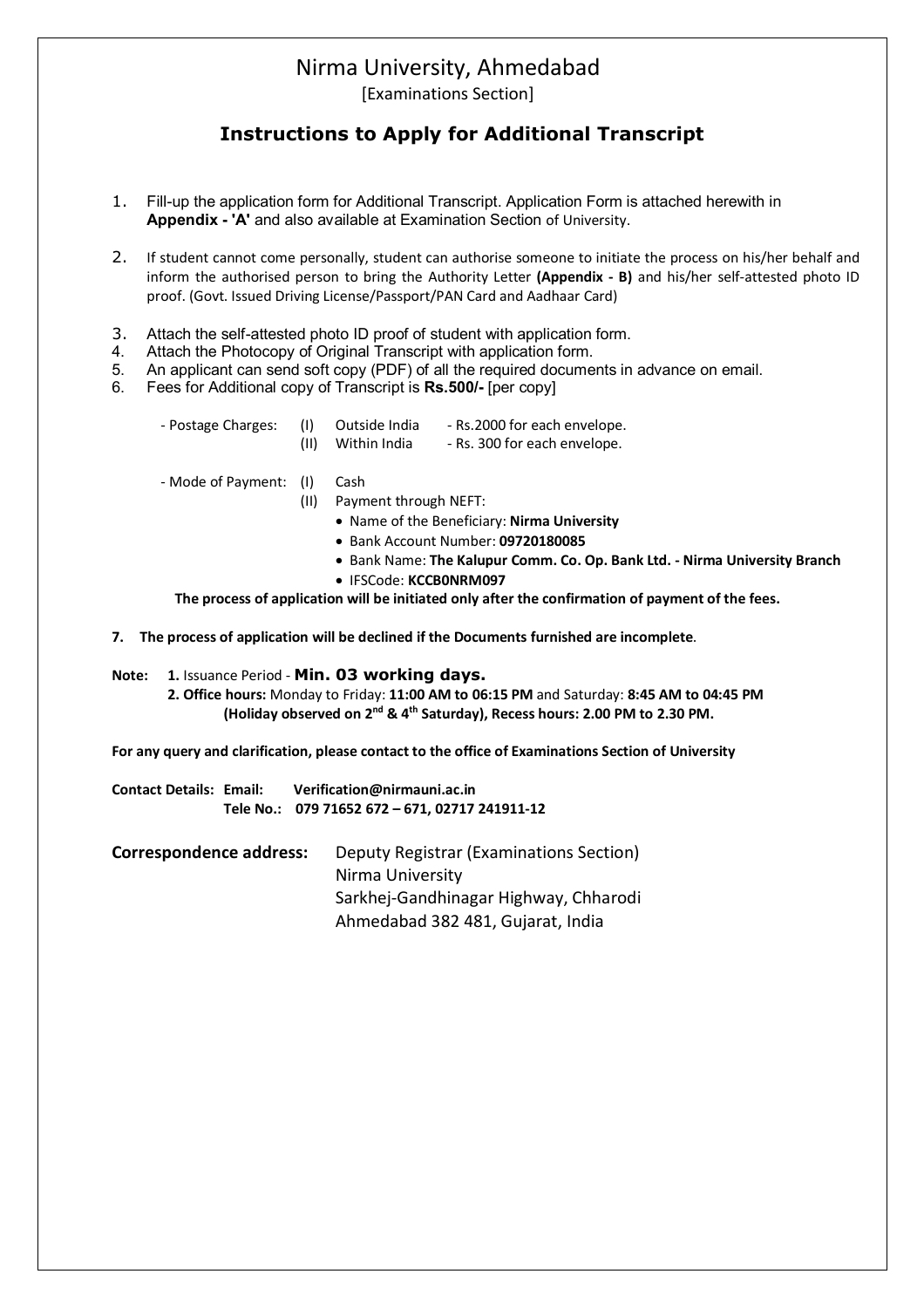### **Appendix - A**

# Nirma University, Ahmedabad (Examination section)

#### **Application for Additional Transcript**

j

| To,  | <b>Deputy Registrar</b><br><b>Examination Section</b><br>Nirma University,<br>Ahmedabad - 382481                                |                     | Email: verification@nirmauni.ac.in                                                         |
|------|---------------------------------------------------------------------------------------------------------------------------------|---------------------|--------------------------------------------------------------------------------------------|
| Sir, |                                                                                                                                 |                     |                                                                                            |
|      |                                                                                                                                 |                     | I need Additional Transcript(s) along with the syllabus. Required details for the same are |
|      | given here under:                                                                                                               |                     |                                                                                            |
|      |                                                                                                                                 |                     |                                                                                            |
|      |                                                                                                                                 |                     |                                                                                            |
|      |                                                                                                                                 |                     |                                                                                            |
|      |                                                                                                                                 |                     |                                                                                            |
|      |                                                                                                                                 |                     |                                                                                            |
|      | Number of Additional Transcript(s) required ________________                                                                    |                     |                                                                                            |
|      | Date: _____________                                                                                                             |                     | (Name & Signature of the Applicant/Authorised Person)                                      |
|      | N.B. Photocopy of <u>original Transcript (with syllabus)</u> should be attached here with for reference. If available with you. |                     |                                                                                            |
|      |                                                                                                                                 | For Office Use only |                                                                                            |
|      | To,<br>Account section.<br>Nirma University, Ahmedabad.                                                                         |                     |                                                                                            |
|      | Pl. Accept total fees of<br>Rs.                                                                                                 | towards             | no(s) of Addl. copies of Transcript(s)                                                     |
|      | for Roll/Exam. No.                                                                                                              |                     |                                                                                            |
|      | <b>Student's Name</b>                                                                                                           |                     |                                                                                            |
|      |                                                                                                                                 |                     | Office Supdt.                                                                              |
|      |                                                                                                                                 |                     |                                                                                            |